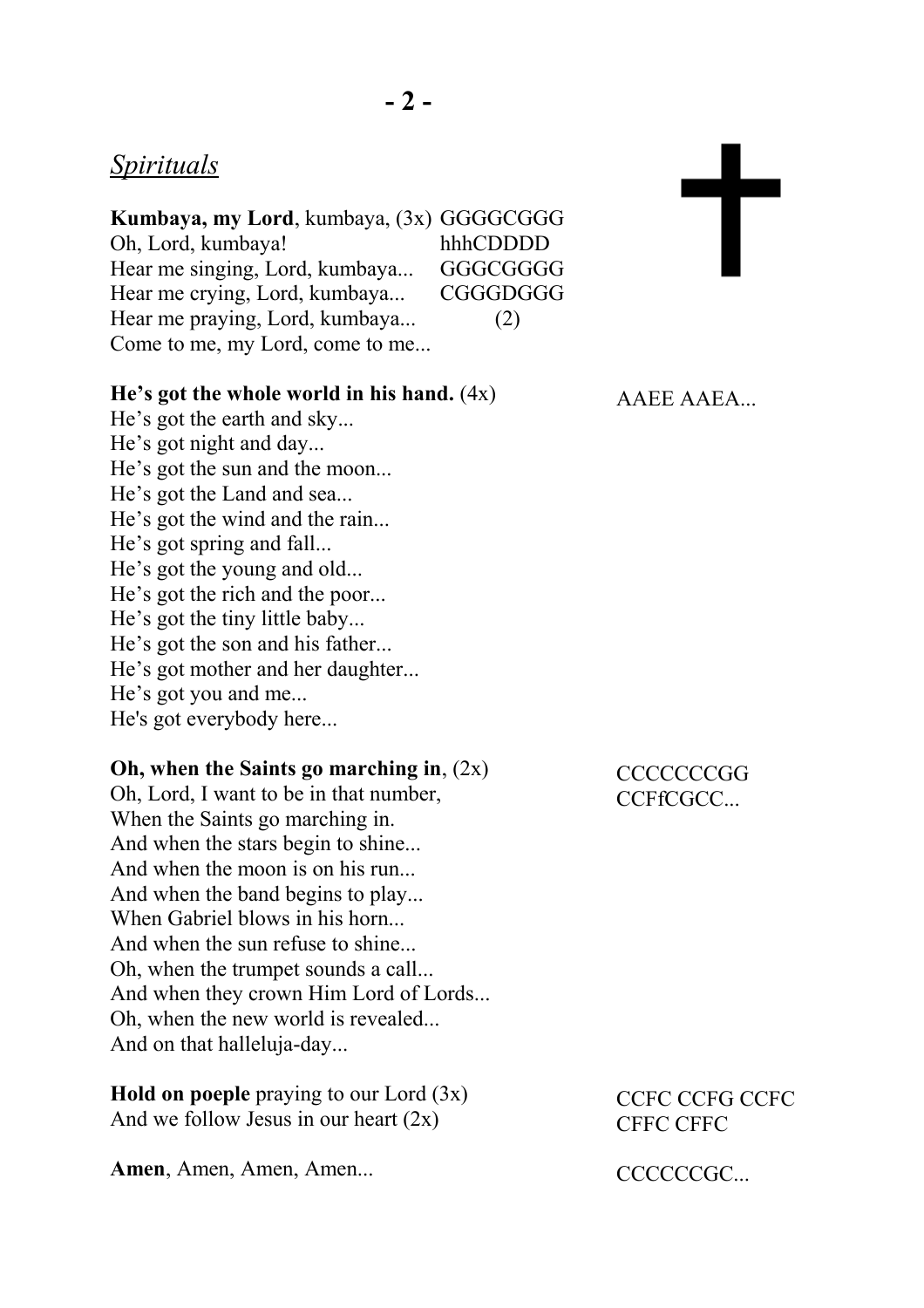# *Spirituals...*

| Michael, row the boat ashore, Halleluja. $(2x)$<br>Michael boat a gospel boat<br>Brother lend a helping hand<br>Sister help to trim the sail<br>Jordan stream is deep and wide<br>Jesus stand on the other side                                                                                                                                                                                                                                                                                                                                                                   | GGGGCCGG eeaaGDGG<br>(2)             |
|-----------------------------------------------------------------------------------------------------------------------------------------------------------------------------------------------------------------------------------------------------------------------------------------------------------------------------------------------------------------------------------------------------------------------------------------------------------------------------------------------------------------------------------------------------------------------------------|--------------------------------------|
| 1. When Israel was in Egypt's land<br>Let my people go<br>Oppressed so hard they could not stand<br>Let my people go<br>Refrain:                                                                                                                                                                                                                                                                                                                                                                                                                                                  | aEaa<br>(4)<br>EEaa<br>.             |
| Go down, Moses, way down in Egypt's land<br>Tell old Pharaoh, Let my people go<br>2. So Moses went to Egypt's land<br>Let my people go<br>To make old Pharaoh understand<br>Let my people go<br>Go down, Moses,<br>3. Thus spake the Lord, bold Moses said,<br>"Let my people go,<br>If not, I'll strike your first born dead<br>"Let my people go"<br>Go down, Moses                                                                                                                                                                                                             | aadd aEaa<br>aaaa EEaa               |
| Swing low, sweet chariot,<br>Coming for to carry me home. $(2x)$<br><b>1.</b> I looked over Jordan, and what did I see?<br>Coming for to carry me home,<br>A band of angels coming after me,<br>coming for to carry me home.<br>Swing low, sweet chariot<br><b>2.</b> If you get there before I do, coming<br>Tell all my friends I'm coming too,<br>Swing low, sweet chariot,<br><b>3.</b> The brightest day that ever I saw,<br>When Jesus washed my sins away,<br>Swing low<br>4. I'm sometimes up and sometimes down,<br>But still my soul feels heavenly bound,<br>Swing low | <b>DDGD DDAA</b><br><b>DDAD DGDD</b> |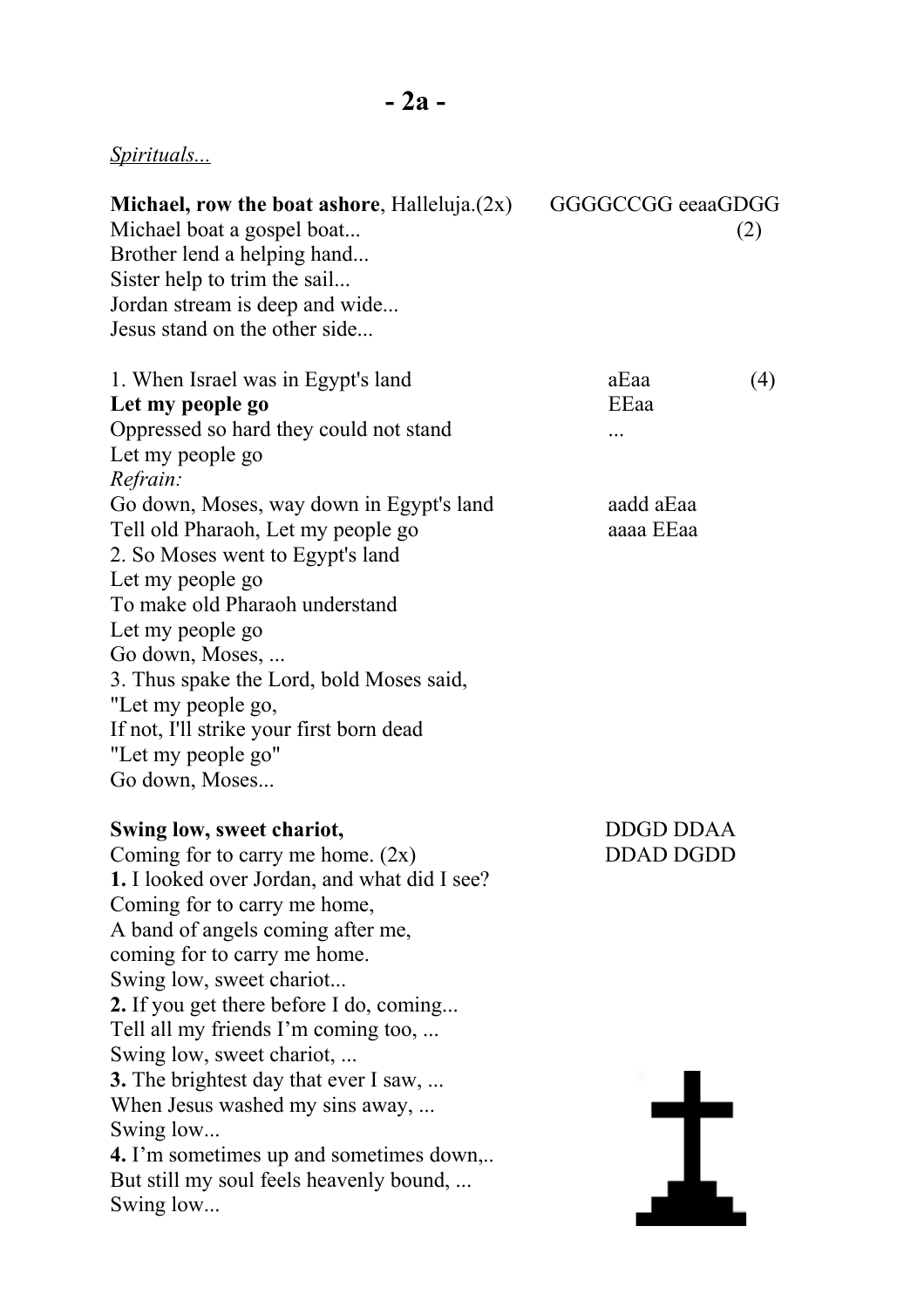# *Spirituals...*

| Halleluja, halleluja, halleluja, halleluja.                                                                                                                                                                                                                                                                                                                                                                                                                                                                                                                                                                                                                                                                                                                                                                                                                                                                                                                                                                                | AADA DAEA                                                |     |
|----------------------------------------------------------------------------------------------------------------------------------------------------------------------------------------------------------------------------------------------------------------------------------------------------------------------------------------------------------------------------------------------------------------------------------------------------------------------------------------------------------------------------------------------------------------------------------------------------------------------------------------------------------------------------------------------------------------------------------------------------------------------------------------------------------------------------------------------------------------------------------------------------------------------------------------------------------------------------------------------------------------------------|----------------------------------------------------------|-----|
| This little light of mine<br>I'm gonna let it shine $(3x)$<br>Let it shine, let it shine, let it shine.                                                                                                                                                                                                                                                                                                                                                                                                                                                                                                                                                                                                                                                                                                                                                                                                                                                                                                                    | DDDD GGGD<br>DDDD DAGD                                   |     |
| Come along, my friend, come along,<br>Get on board and ride this train,<br>Nothing on this train to loose, everything to gain.                                                                                                                                                                                                                                                                                                                                                                                                                                                                                                                                                                                                                                                                                                                                                                                                                                                                                             | <b>CCCC</b><br><b>FFFC</b><br><b>CCCFCGCC</b>            |     |
| <b>Amazing grace, how sweet the sounds,</b><br>That saved a wretch like me.<br>I once was lost, but now am found,<br>Was blind but now I see.<br>2. T was grace that taught my heart to fear,<br>And grace my fears relieved;<br>How precious did that grace appear<br>The hour I first believed.<br><b>3.</b> Thro's many dangers, toils and snares,<br>I have already come;<br>Tis grace hath bro't me save thus far,<br>and grace will lead me home.<br><b>4.</b> How sweet the name of Jesus sounds<br>in a believer's ear.<br>It soothes his sorrows, heals the wounds,<br>and drives away his fear.<br><b>5.</b> Must Jesus bear the cross alone<br>and all the world go free?<br>No, there's a cross for every one<br>and there's a cross for me.<br><b>6.</b> The Lord has promised good to me.<br>His word my hope secures.<br>He will my shield and portion be,<br>As long as life endures.<br>7. Yea, when this flesh and heart shall fail,<br>And mortal life shall cease,<br>I shall possess, within the veil | <b>CCFC</b><br><b>CCGG</b><br><b>CCFC</b><br><b>CGCC</b> | (1) |
| A life of joy and peace.                                                                                                                                                                                                                                                                                                                                                                                                                                                                                                                                                                                                                                                                                                                                                                                                                                                                                                                                                                                                   |                                                          |     |